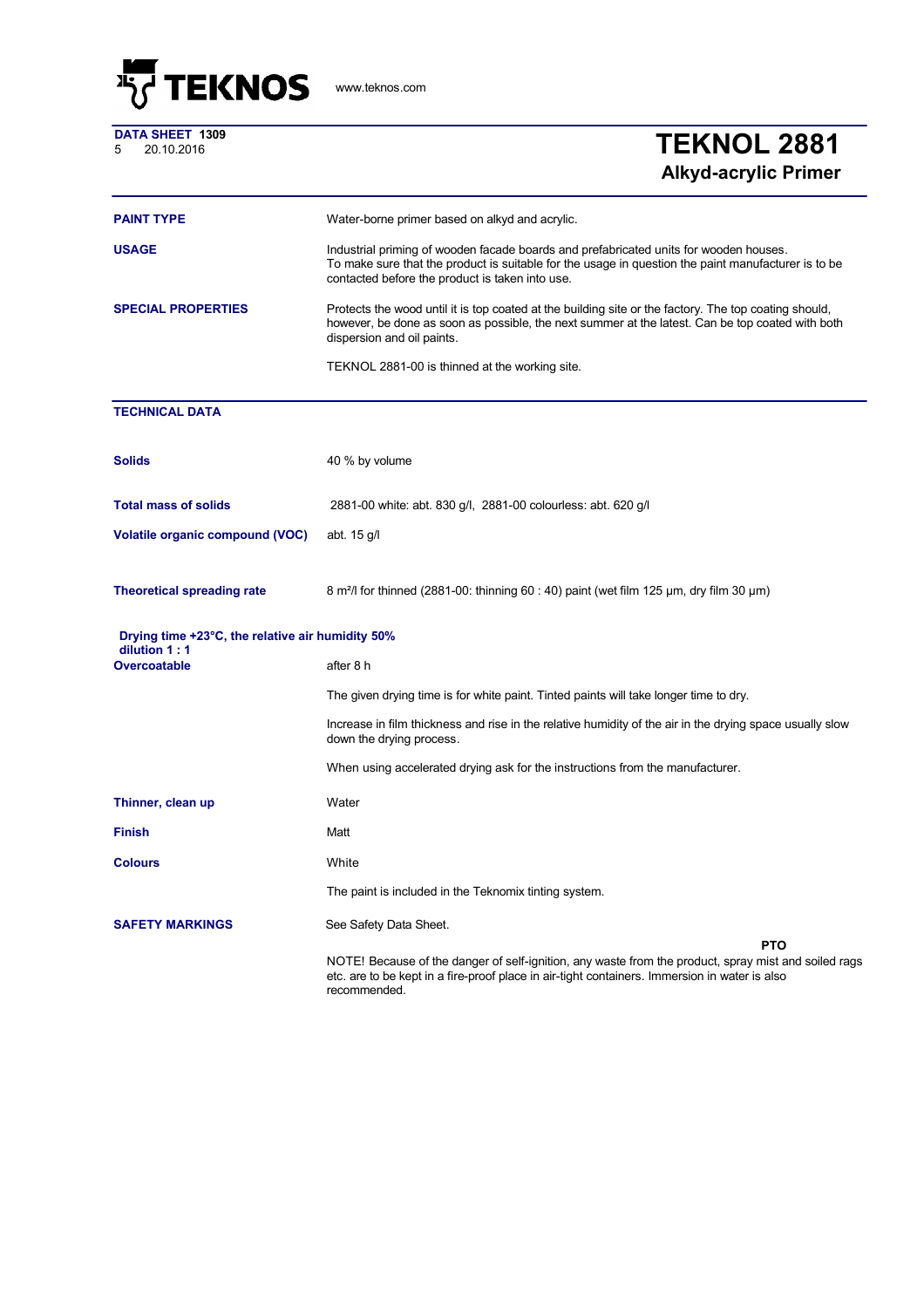| <b>DIRECTION FOR USE</b>                |                                                                                                                                                                        |
|-----------------------------------------|------------------------------------------------------------------------------------------------------------------------------------------------------------------------|
| <b>Surface preparation</b>              | The surface must be clean and dry.<br>The moisture content of the wood is to be below 20%.                                                                             |
| <b>Application conditions</b>           | During the application and drying period the temperature of the ambient air, the surface and the paint shall be above<br>+5°C and the relative air humidity below 80%. |
| <b>Application</b>                      | Before use stir the paint thoroughly.<br>Apply by vacuum- or brush machine, spray or by brush.                                                                         |
|                                         | TEKNOL 2881-00 is diluted in accordance with the application method and object max. 1:1 with water.                                                                    |
| <b>ADDITIONAL</b><br><b>INFORMATION</b> | The storage stability is shown on the label. Store in a tightly closed containers. The best storage temperature is +10°C<br>- +25°C.                                   |
|                                         | <b>MUST NOT FREEZE.</b>                                                                                                                                                |
|                                         |                                                                                                                                                                        |

The information of this data sheet is normative and based on laboratory tests and practical experience. Teknos guarantees that the product quality conforms to our quality system. Teknos accepts, however, no liability for the actual application work, as this is to a great extent dependent on the conditions during handling and application. Teknos accepts no liability for any damage resulting from misapplication of the product. This product is intended for professional use only. This implies that the user possesses sufficient knowledge for using the product correctly with regard to technical and working safety aspects. The latest versions of Teknos data sheets, material safety data sheets and system sheets are on our home pages www.teknos.com.